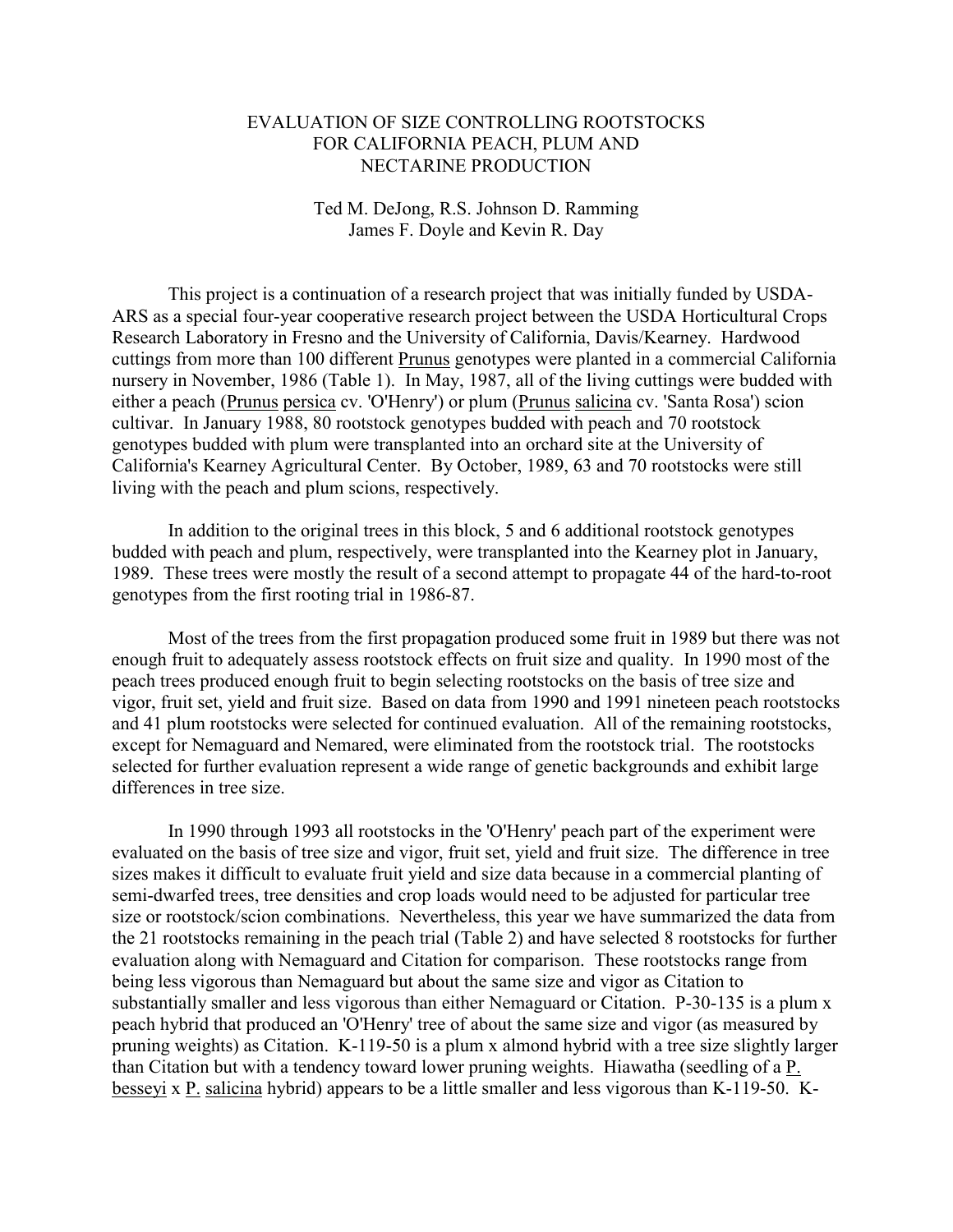145-5, K-146-43 (two plum x peach hybrids) and Sapalta (OP seedling of a P. besseyi x P. salicina hybrid) all appear to be similar but slightly smaller and less vigorous than Hiawatha. Two additional genotypes (K-146-44, a plum x peach hybrid, and Alace, an OP seedling of a P. besseyi x P. salicina hybrid) are the smallest and least vigorous rootstocks selected for further evaluation. They produce 'O'Henry' trees less than half the size of Nemaguard.

 All of the rootstocks selected for a second round of evaluation produced reasonable crops for their size but some of the smallest genotypes tended to produce small fruit (eg. K-146-44). It is difficult to determine if the tendency toward small fruit is inherent to the rootstock or was a function of over-cropping relative to tree size. In 1994, we intend to test this by thinning two trees of each of the remaining rootstocks in the test to minimal crop loads (i.e., 20-30 fruit per tree) to determine if the rootstocks influence the maximum potential size of the fruit or if the size differences are strictly a function of crop load.

 July leaf samples were taken for nutrient analysis from the 'O'Henry' scions on all 19 rootstocks remaining in the trial in both 1992 and 1993. Although there was substantial variability, all of the trees appeared to be within the optimum range for most of the major and minor elements of concern to fruit growers. However, trees on 5 rootstocks (Alace, K-119-50, K-144-100, K-145-75, K-146-44) were on the borderline between deficient and optimal for N. Three rootstocks (K-119-50, K-146-43, Sapa) appeared to be marginally deficient for K. The plot has received no fertilizer supplements since the beginning of the trial except for fall foliar sprays of Zn SO4. Since this trial only involves small numbers of trees in localized areas of the field, it is impossible to determine at this time if the differences in N and K nutrient are due to rootstock or location. Further testing in replicated trials are necessary to learn more about the nutritional aspects of these rootstocks.

 The rootstocks not selected for further test were rejected because of excessive vigor (eg. Opata, St. Anthony, K-62-68), signs of incompatibility, poor tree health (such as leaf boating and early leaf senescence), poor overall performance compared to others that appear to have promise, or difficulties in propagating from hardwood cuttings. In 1993, we attempted to root the most promising rootstocks in the trial from dormant cuttings and also grafted them on to established rootstocks so that by Fall 1994 enough wood for hardwood cuttings will be available to begin a second round of testing. This multiplication of cutting material will continue during 1994-95.

 In summary, we believe that we have identified 8 new potential size-controlling rootstocks for California peach production. Barring the unexpected collapse of any of the eight selections in 1994, we plan to begin a second round of evaluations of these rootstocks with additional scion cultivars in a semi-commercial setting in 1995.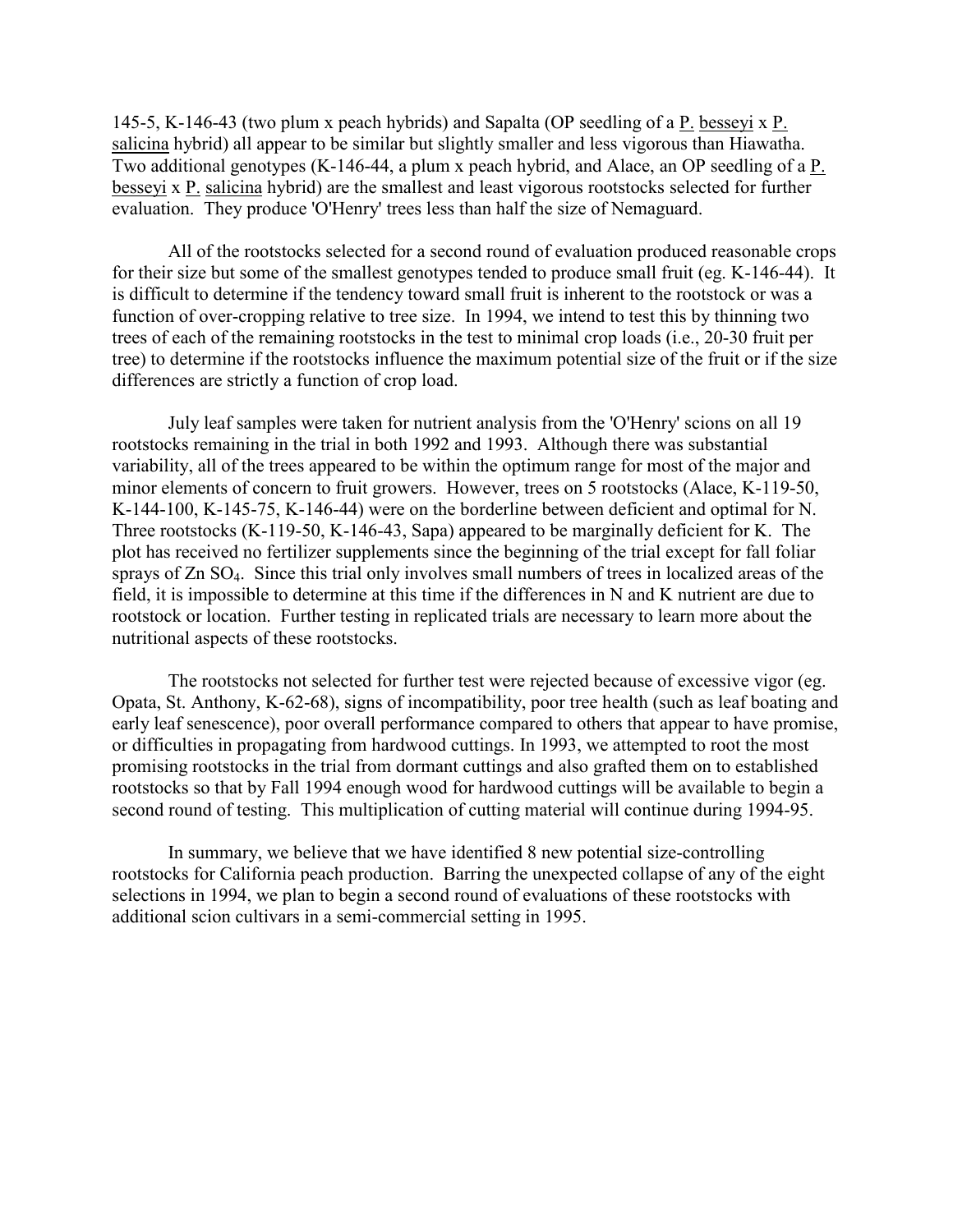| Species        |                       | $%$ Bud                      | % Peach                      | Peach                    | $%$ Bud                                        | $%$ Plum                 |  |  |  |  |
|----------------|-----------------------|------------------------------|------------------------------|--------------------------|------------------------------------------------|--------------------------|--|--|--|--|
| background/    | $\frac{0}{0}$         | take                         | survival in                  | vigor                    | take                                           | survival in              |  |  |  |  |
| Accession name | Rooting               | $w/$ peach $b$               | nursery <sup>c</sup>         | rating <sup>d</sup>      | w/plum <sup>b</sup>                            | nursery                  |  |  |  |  |
| P. americana   |                       |                              |                              |                          |                                                |                          |  |  |  |  |
| Surprise       | $\boldsymbol{0}$      | $\qquad \qquad \blacksquare$ | $\overline{\phantom{a}}$     | $\overline{\phantom{a}}$ | $\blacksquare$                                 | $\overline{\phantom{a}}$ |  |  |  |  |
| Weaver         | $\overline{(0)^a}$    |                              |                              |                          |                                                |                          |  |  |  |  |
| Twilight       | 76                    | 100                          | 20                           | 8 <sup>e</sup>           | 74                                             | 100                      |  |  |  |  |
| P. armeniaca   |                       |                              |                              |                          |                                                |                          |  |  |  |  |
| Goff           | $(0)^a$               | $\overline{\phantom{0}}$     | $\qquad \qquad \blacksquare$ | $\overline{\phantom{a}}$ | $\overline{\phantom{0}}$                       | $\overline{\phantom{0}}$ |  |  |  |  |
| P. besseyi     |                       |                              |                              |                          |                                                |                          |  |  |  |  |
| <b>Brooks</b>  | $\overline{(0)^a}$    | $\overline{a}$               |                              | $\overline{\phantom{0}}$ | $\overline{a}$                                 | $\blacksquare$           |  |  |  |  |
| Convoy         | 39                    | 100                          | 100                          | $\overline{7}$           | 80                                             | 100                      |  |  |  |  |
| P. blirieana   |                       |                              |                              |                          |                                                |                          |  |  |  |  |
| GA             | $(32)^{a}$            | $\overline{a}$               | $\qquad \qquad \blacksquare$ | $\overline{\phantom{a}}$ | $\blacksquare$<br>$\qquad \qquad \blacksquare$ |                          |  |  |  |  |
| <b>WA</b>      | $\overline{(4)^a}$    | $\overline{a}$               | $\frac{1}{2}$                | $\overline{\phantom{a}}$ | $\blacksquare$                                 | $\blacksquare$           |  |  |  |  |
| P. cerasifera  |                       |                              |                              |                          |                                                |                          |  |  |  |  |
| Myro 29C       | 100                   | 40                           | $\boldsymbol{0}$             | dead                     | 54                                             | 100                      |  |  |  |  |
| P. cistena     |                       |                              |                              |                          |                                                |                          |  |  |  |  |
| species        | 94                    | 100                          | 100                          | 4 <sup>e</sup>           | 63                                             | 100                      |  |  |  |  |
| P. ferganensis |                       |                              |                              |                          |                                                |                          |  |  |  |  |
| species        | 96                    | 72                           | 100                          | $\mathbf{1}$             | 65                                             | 100                      |  |  |  |  |
| P. insititia   |                       |                              |                              |                          |                                                |                          |  |  |  |  |
| Damas 1869     | 81                    | 68                           | 80                           | $\mathfrak{Z}$           | 58                                             | 100                      |  |  |  |  |
| GF 655-2       | 98                    | 79                           | 100                          | $\overline{7}$           | 40                                             | 100                      |  |  |  |  |
| P. japonica    |                       |                              |                              |                          |                                                |                          |  |  |  |  |
| GA             | $(92)^{\overline{a}}$ | $\overline{\phantom{0}}$     |                              |                          | $\blacksquare$                                 | $\blacksquare$           |  |  |  |  |
| <b>WA</b>      | $\overline{(0)^a}$    |                              |                              |                          |                                                |                          |  |  |  |  |
| P. maritima    |                       |                              |                              |                          |                                                |                          |  |  |  |  |
| species        | 84                    | 91                           | 100                          | $5^e$                    | 100                                            | 100                      |  |  |  |  |
| P. mira        |                       |                              |                              |                          |                                                |                          |  |  |  |  |
| species        | 91                    | 88                           | 100                          | $\overline{2}$           | 60                                             | 100                      |  |  |  |  |
| P. persica     |                       |                              |                              |                          |                                                |                          |  |  |  |  |
| Chi Lum Tao    | $\overline{(0)^a}$    | $\overline{\phantom{a}}$     | $\blacksquare$               | $\overline{\phantom{a}}$ | $\overline{\phantom{0}}$                       | $\blacksquare$           |  |  |  |  |
| $K-62-68$      | 86                    | 84                           | 100                          | $\overline{2}$           | 50                                             | 100                      |  |  |  |  |
| Lovell         | 92                    | 64                           | 100                          | $\overline{2}$           | 35                                             | 100                      |  |  |  |  |
| Nemaguard      | 100                   | 83                           | 100                          | $\overline{2}$           | 88                                             | 100                      |  |  |  |  |
| Nemared        | 76                    | 88                           | 100                          | $\overline{2}$           | 53                                             | 100                      |  |  |  |  |
| Okinawa        | 73                    | 89                           | 100                          | $\overline{2}$           | 60                                             | 100                      |  |  |  |  |
| S-2535         | $\overline{27}$       | 88                           | 100                          | $\overline{3}$           | $71\,$                                         | 60                       |  |  |  |  |

Table 1. Prunus species and hybrids tested as potential rootstocks for peach and plum.

- b. Budded in June 24, rated August 25.
- c. Survival until nursery digging January 1988.
- d. Rated in October 1989. Scale of 1 (most vigorous) to 9 (least vigorous).
- e. Showed signs of leaf boating, leaf discoloration or general unhealthy appearance.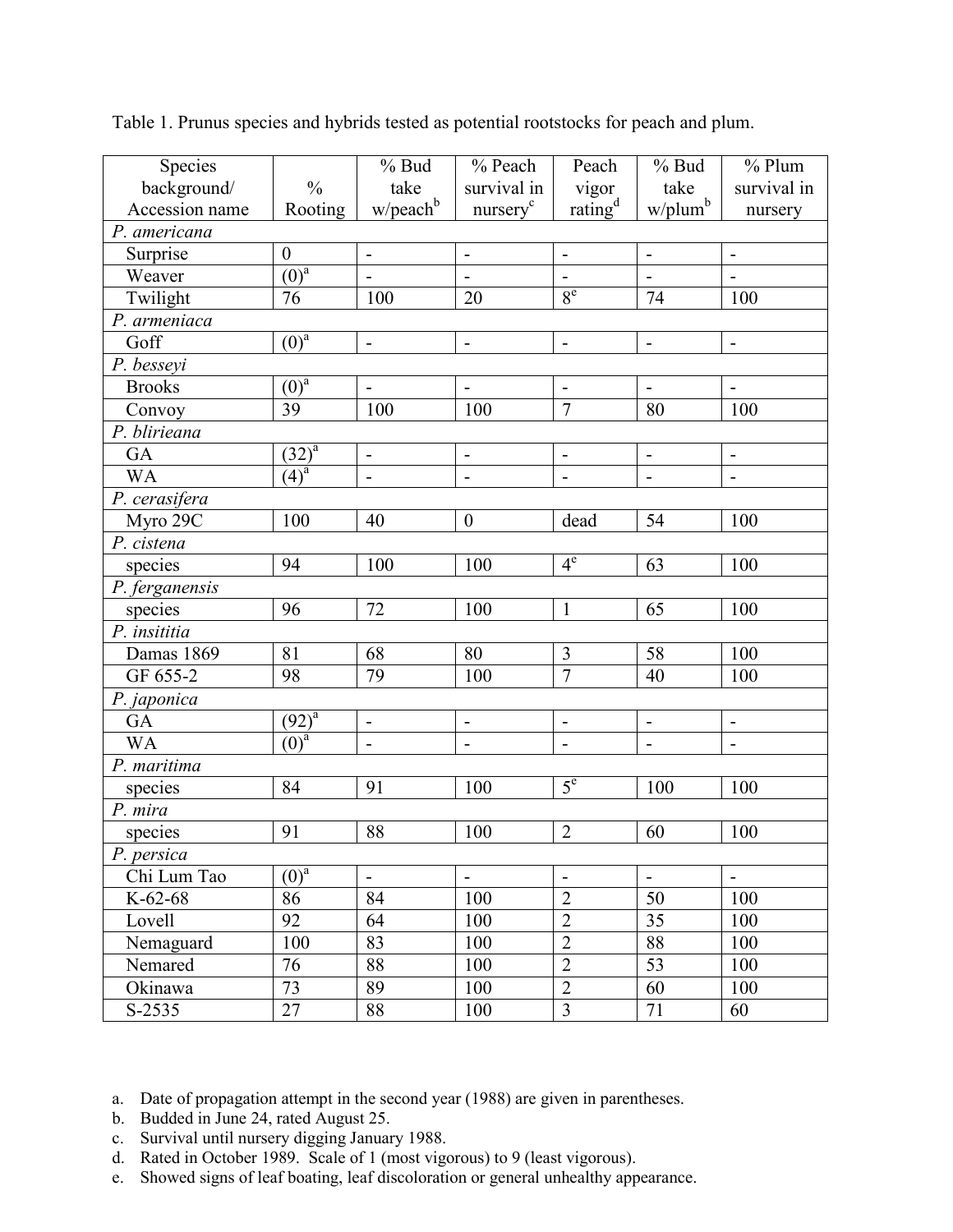| Species                                       |                       | $%$ Bud                  | % Peach                  | Peach                    | $%$ Bud                  | $%$ Plum                 |  |  |  |  |
|-----------------------------------------------|-----------------------|--------------------------|--------------------------|--------------------------|--------------------------|--------------------------|--|--|--|--|
| background/                                   | $\frac{0}{0}$         | take                     | survival in              | vigor                    | take                     | survival in              |  |  |  |  |
| Accession name                                | Rooting               | $w/$ peach <sup>b</sup>  | nursery <sup>c</sup>     | rating <sup>d</sup>      | $w$ /plum <sup>b</sup>   | nursery                  |  |  |  |  |
| P. pumila                                     |                       |                          |                          |                          |                          |                          |  |  |  |  |
| Mondo                                         | 38                    | 90                       | $\boldsymbol{0}$         | dead                     | 100                      | 100                      |  |  |  |  |
| P. salicina                                   |                       |                          |                          | 6 <sup>e</sup>           |                          |                          |  |  |  |  |
| Abundance                                     | 12                    | 100                      | 100                      | 100                      | $\overline{0}$           |                          |  |  |  |  |
| $K-41-10$                                     | 100                   | 71                       | 100                      | 6 <sup>e</sup>           | 64                       | 100                      |  |  |  |  |
| P. simonii                                    |                       |                          |                          |                          |                          |                          |  |  |  |  |
| species                                       | 84                    | 86                       | 100                      | 6 <sup>e</sup>           | 57                       | 100                      |  |  |  |  |
| P. spinosa                                    |                       |                          |                          |                          |                          |                          |  |  |  |  |
| species                                       | 78                    | 100                      | $\boldsymbol{0}$         | dead                     | 72                       | 100                      |  |  |  |  |
| P. subhirtella                                |                       |                          |                          |                          |                          |                          |  |  |  |  |
| species                                       | 27                    | 100                      | $\boldsymbol{0}$         | $\overline{4}$           | 83                       | 100                      |  |  |  |  |
| P. tomentosa                                  |                       |                          |                          |                          |                          |                          |  |  |  |  |
| species                                       | 90                    | 96                       | 60                       | 8 <sup>e</sup>           | 85                       | 100                      |  |  |  |  |
| Orient                                        | $\overline{8}$        | 100                      | $\overline{0}$           | dead                     | 50                       | 100                      |  |  |  |  |
| P. umbellata                                  |                       |                          |                          |                          |                          |                          |  |  |  |  |
| species                                       | (8)                   | $\blacksquare$           | $\blacksquare$           | $\overline{\phantom{a}}$ | $\blacksquare$           | $\blacksquare$           |  |  |  |  |
| P. americana x P. simonii                     |                       |                          |                          |                          |                          |                          |  |  |  |  |
| Toka                                          | 6(8)                  | 100                      | 100                      | $7^e$                    | 100                      | 100                      |  |  |  |  |
| $(P.$ americana x P. salicina) x P. americana |                       |                          |                          |                          |                          |                          |  |  |  |  |
| La Cresent                                    | $8(1)^{a}$            | 100                      | $\boldsymbol{0}$         | $\overline{\phantom{0}}$ | ÷,                       | $\overline{a}$           |  |  |  |  |
| P. armeniaca x P. dulcis                      |                       |                          |                          |                          |                          |                          |  |  |  |  |
| 10A x 14A                                     | $2(0)^{\overline{a}}$ | 100                      | 100                      | 6                        | $\frac{1}{2}$            |                          |  |  |  |  |
| $10A \times 14AP$                             | (0)                   |                          |                          |                          |                          |                          |  |  |  |  |
| P. besseyi x P. americana                     |                       |                          |                          |                          |                          |                          |  |  |  |  |
| Compass                                       | 6(5)                  | 100                      | 100                      | $7^e$                    | 100                      | 100                      |  |  |  |  |
| P. besseyi x P. armeniaca                     |                       |                          |                          |                          |                          |                          |  |  |  |  |
| Yuksa                                         | 50                    | 92                       | 100                      | 83<br>100                |                          |                          |  |  |  |  |
| P. besseyi x P. persica                       |                       |                          |                          |                          |                          |                          |  |  |  |  |
| S-3400                                        | 74                    | 100                      | 100                      | $\overline{2}$           | 81                       | 100                      |  |  |  |  |
| P. besseyi x P. salicina                      |                       |                          |                          |                          |                          |                          |  |  |  |  |
| Deep Purple                                   | $\overline{0(4)^a}$   | $\overline{\phantom{0}}$ | $\overline{\phantom{a}}$ | $\blacksquare$           | $\overline{\phantom{a}}$ | $\blacksquare$           |  |  |  |  |
| Oka                                           | 49                    | 93                       | 80                       | dead                     | 89                       | 100                      |  |  |  |  |
| Opata                                         | $4(6)^a$              | 100                      | 100                      | $\overline{4}$           | $\overline{\phantom{0}}$ | $\overline{\phantom{0}}$ |  |  |  |  |
| Sapa                                          | $4(35)^{a}$           | 100                      | 100                      | dead                     | $\blacksquare$           | $\blacksquare$           |  |  |  |  |
| Skinner's Favorite                            | $0(0)^a$              | $\blacksquare$           | $\overline{\phantom{0}}$ |                          | $\blacksquare$           | $\blacksquare$           |  |  |  |  |
| Winered                                       | $8(11)^{a}$           | 50                       | 100                      | 9                        | 100                      | $\overline{0}$           |  |  |  |  |
| P. besseyi x P. tomentosa                     |                       |                          |                          |                          |                          |                          |  |  |  |  |
| <b>B5-13</b>                                  | 12                    | 100                      | 75                       | 8 <sup>e</sup>           | 100                      | 100                      |  |  |  |  |

- b. Budded in June 24, rated August 25.
- c. Survival until nursery digging January 1988.
- d. Rated in October 1989. Scale of 1 (most vigorous) to 9 (least vigorous).
- e. Showed signs of leaf boating, leaf discoloration or general unhealthy appearance.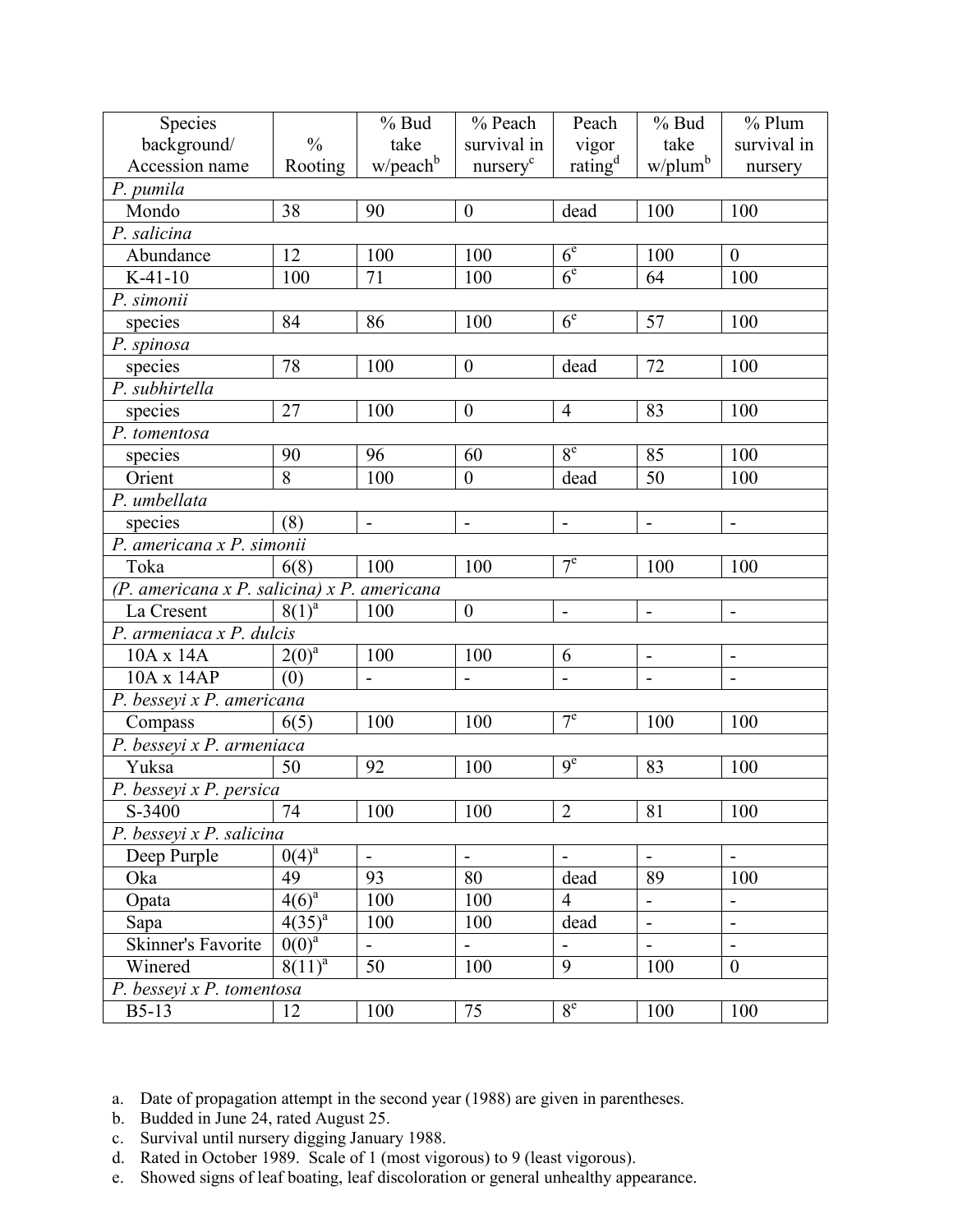| Species                                        |                | $%$ Bud                 | % Peach              | Peach                    | $%$ Bud                  | $%$ Plum         |  |  |  |  |  |
|------------------------------------------------|----------------|-------------------------|----------------------|--------------------------|--------------------------|------------------|--|--|--|--|--|
| background/                                    | $\frac{0}{0}$  | take                    | survival in          | vigor                    | take                     | survival in      |  |  |  |  |  |
| Accession name                                 | Rooting        | $w/$ peach <sup>b</sup> | nurserv <sup>c</sup> | rating <sup>d</sup>      | $w$ /plum <sup>b</sup>   | nursery          |  |  |  |  |  |
| (P. besseyi x P. salicina) op                  |                |                         |                      |                          |                          |                  |  |  |  |  |  |
| Alace                                          | 54             | 69                      | 100                  | $\overline{4}$           | 40                       | 100              |  |  |  |  |  |
| Hiawatha                                       | 30             | 100                     | 100                  | 3                        | 100                      | 100              |  |  |  |  |  |
| Manor                                          | 42             | 91                      | 100                  | $\overline{4}$           | 90                       | 100              |  |  |  |  |  |
| Sapalta                                        | 82             | 95                      | 100                  | $\overline{\mathbf{3}}$  | $\overline{85}$          | 100              |  |  |  |  |  |
| St. Anthony                                    | 5              | 100                     | 100                  | $\overline{6}$           | $\frac{1}{2}$            | $\blacksquare$   |  |  |  |  |  |
| (P. besseyi x P. salicina) x P. armeniaca      |                |                         |                      |                          |                          |                  |  |  |  |  |  |
| Alf 46-44                                      | $\Omega$       |                         |                      |                          | $\blacksquare$           |                  |  |  |  |  |  |
| Alf 46-57                                      | $33(0)^{a}$    | 50                      | 50                   | dead                     | 100                      |                  |  |  |  |  |  |
| ([P. besseyi x P. salicina] op) x P. americana |                |                         |                      |                          |                          |                  |  |  |  |  |  |
| Alf 38-12                                      | 62             | 100                     | $\boldsymbol{0}$     | dead                     | 87                       | 100              |  |  |  |  |  |
| $\overline{P}$ . cerasifera x P. munsoniana    |                |                         |                      |                          |                          |                  |  |  |  |  |  |
| M 2624                                         | 98             | 86                      | 40                   | dead                     | 90                       | 100              |  |  |  |  |  |
| P. cerasifera x P. persica                     |                |                         |                      |                          |                          |                  |  |  |  |  |  |
| S 2729                                         | 82             | 100                     | 100                  | 67                       | 100                      |                  |  |  |  |  |  |
| P. davidiana x P. persica                      |                |                         |                      | $\overline{2}$           |                          |                  |  |  |  |  |  |
| F#1                                            | 41             | 100                     | 100                  | $\mathbf{1}$             | 67                       | 40               |  |  |  |  |  |
| F#2                                            | 94             | 92                      | 100                  | $\mathbf{1}$             | 60                       | $\overline{1}00$ |  |  |  |  |  |
| $\overline{P}$ . dulcis x P. persica           |                |                         |                      |                          |                          |                  |  |  |  |  |  |
| GF 53-7                                        | 100            | 100                     | 100                  | $\overline{4}$           | 88                       | 100              |  |  |  |  |  |
| GF-677                                         | 76             | 75                      | 100                  | $\mathbf{1}$             | 61                       | 100              |  |  |  |  |  |
| P115-1R                                        | 92             | 78                      | 83                   | $\overline{2}$           | 30                       | 100              |  |  |  |  |  |
| C844-1                                         | 30             | 100                     | 100                  | $\mathbf{1}$             | 43<br>100                |                  |  |  |  |  |  |
| P. dulcis $x$ (P. armeniaca $x$ P. dulcis)     |                |                         |                      |                          |                          |                  |  |  |  |  |  |
| R8.5 #1                                        | $8(0)^a$       | 100                     | 100                  | 5 <sup>e</sup>           | 100                      | 100              |  |  |  |  |  |
| R8.5 #4                                        | 28             | 100                     | 100                  | $\overline{2}$           | 71                       | 67               |  |  |  |  |  |
| R8.5 #5                                        | 16             | 100                     | 100                  | $\overline{\mathbf{3}}$  | 100                      | 25               |  |  |  |  |  |
| R8.5 #6                                        | 42             | 100                     | 100                  | $\overline{4}$           | 82                       | 60               |  |  |  |  |  |
| $R8.5$ #8                                      | $10(0)^{a}$    | 100                     | $\overline{0}$       | $\overline{\phantom{a}}$ | 50                       | $\boldsymbol{0}$ |  |  |  |  |  |
| R9.5                                           | 82             | 91                      | 100                  | $\overline{2}$           | 26                       | 80               |  |  |  |  |  |
| P. maritima x P. armeniaca                     |                |                         |                      |                          |                          |                  |  |  |  |  |  |
| ALF 44-14                                      | 48             | 100                     | 100                  | 6 <sup>e</sup>           | 27                       | 100              |  |  |  |  |  |
| ALF 46-16                                      | $\overline{2}$ | 100                     | $\overline{0}$       |                          | $\blacksquare$           | $\overline{a}$   |  |  |  |  |  |
| ALF 46-17                                      | 26             | 71                      | 60                   | dead                     | 60                       | 67               |  |  |  |  |  |
| ALF 46-19                                      | 28             | 100                     | 100                  | $5^e$                    | 86                       | 100              |  |  |  |  |  |
| P. maritima x P. salicina                      |                |                         |                      |                          |                          |                  |  |  |  |  |  |
| ALF 44-18                                      | $12(7)^{a}$    | 100                     | $\boldsymbol{0}$     | $\blacksquare$           | $\overline{\phantom{a}}$ | $\blacksquare$   |  |  |  |  |  |

- b. Budded in June 24, rated August 25.
- c. Survival until nursery digging January 1988.
- d. Rated in October 1989. Scale of 1 (most vigorous) to 9 (least vigorous).
- e. Showed signs of leaf boating, leaf discoloration or general unhealthy appearance.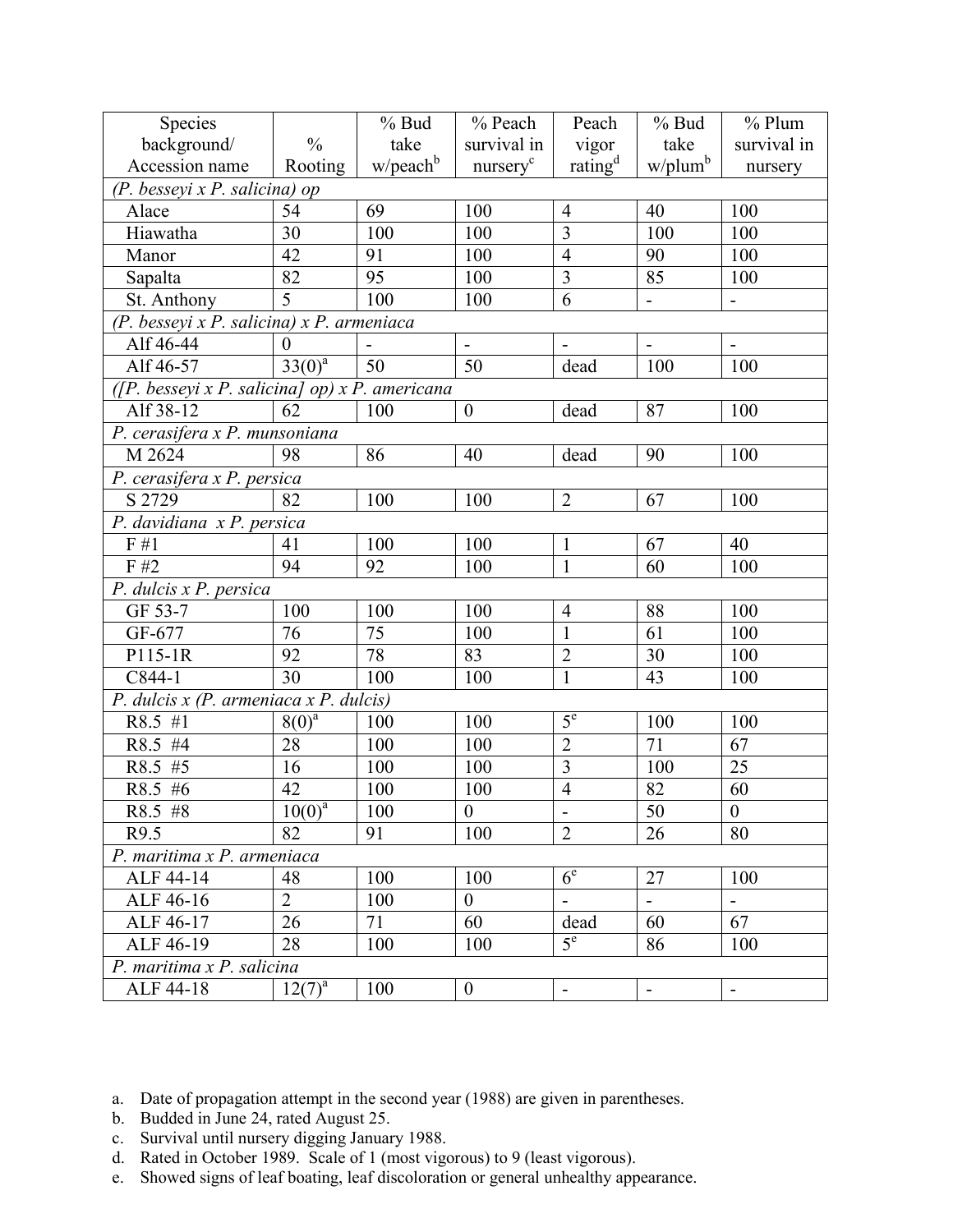| Species                    |                                      | $%$ Bud         | % Peach                      | Peach                    | $%$ Bud                  | $%$ Plum       |  |  |  |  |  |
|----------------------------|--------------------------------------|-----------------|------------------------------|--------------------------|--------------------------|----------------|--|--|--|--|--|
| background/                | $\frac{0}{0}$                        | take            | survival in                  | vigor                    | take                     | survival in    |  |  |  |  |  |
| Accession name             | Rooting                              | $w/$ peach $b$  | nursery <sup>c</sup>         | rating <sup>d</sup>      | w/plum <sup>b</sup>      | nursery        |  |  |  |  |  |
| P. salicina x P. americana |                                      |                 |                              |                          |                          |                |  |  |  |  |  |
| Monitor*                   | $\theta$                             | $\overline{a}$  | $\qquad \qquad -$            | $\frac{1}{2}$            | $\overline{\phantom{a}}$ | $\blacksquare$ |  |  |  |  |  |
| Redwig                     | $\theta$                             | $\overline{a}$  | $\qquad \qquad \blacksquare$ | $\blacksquare$           | $\overline{a}$           | ÷,             |  |  |  |  |  |
| P. salicina x P. armeniaca |                                      |                 |                              |                          |                          |                |  |  |  |  |  |
| Lantz                      | 94                                   | 60              | 100                          | dead                     | 32                       | 100            |  |  |  |  |  |
| P. salicina x P. dulcis    |                                      |                 |                              |                          |                          |                |  |  |  |  |  |
| K-119-50                   | 44                                   | 92              | 100                          | $\overline{4}$           | 90                       | 100            |  |  |  |  |  |
| K-187-1                    | 8                                    | 100             | $\boldsymbol{0}$             | $\overline{\phantom{0}}$ | 100                      | 100            |  |  |  |  |  |
| P. salicina x P. persica   |                                      |                 |                              |                          |                          |                |  |  |  |  |  |
| Citation                   | 44                                   | 92              | 80                           | 5 <sup>e</sup>           | 75                       | 100            |  |  |  |  |  |
| K-144-100                  | 86                                   | 95              | 100                          | $\overline{4}$           | 77                       | 100            |  |  |  |  |  |
| K-145-5                    | 38                                   | 92              | 100                          | $\overline{5}$           | 90                       | 100            |  |  |  |  |  |
| $K-145-55$                 | 39                                   | 80              | 100                          | $4^e$                    | 70                       | 100            |  |  |  |  |  |
| K-145-65                   | 86                                   | 90              | 100                          | $\overline{4}$           | 62                       | 100            |  |  |  |  |  |
| K-145-75                   | 100                                  | 77              | 15                           | 100                      |                          |                |  |  |  |  |  |
| K-146-408                  | 94                                   | 96              | 100                          | $\overline{4}$           | 95                       | 100            |  |  |  |  |  |
| K-146-43                   | 80                                   | 95              | 100                          | 5                        | 70                       | 100            |  |  |  |  |  |
| K-146-44                   | 38                                   | $\overline{45}$ | 100                          | $\overline{4}$           | 70                       | 100            |  |  |  |  |  |
| $P-30-135$                 | 96                                   | 96              | 100                          | 6                        | 83                       | 100            |  |  |  |  |  |
| Unknowns?                  |                                      |                 |                              |                          |                          |                |  |  |  |  |  |
| Alf 47-46                  | 22                                   | 67              | 75                           | 5 <sup>e</sup>           | 100                      | 80             |  |  |  |  |  |
| Alf 47-65                  | $2(0)^a$                             | 100             | 100                          | $7^e$                    | $\overline{a}$           | $\overline{a}$ |  |  |  |  |  |
| Kahinta                    | $\frac{2(3)^a}{a^a}$                 | 100             | $\boldsymbol{0}$             | $\overline{a}$           | $\overline{a}$           | $\overline{a}$ |  |  |  |  |  |
| $GF-43$                    | $\frac{10(0)^a}{a}$                  | 100             | 33                           | $\overline{4}$           | 50                       | 100            |  |  |  |  |  |
| Minn 416                   | $\overline{0}$                       | $\blacksquare$  | $\overline{a}$               |                          | $\blacksquare$           | $\overline{a}$ |  |  |  |  |  |
| $P1-60-G$                  | 100                                  | 96              | 100                          | $5^e$                    | 88                       | 100            |  |  |  |  |  |
| $8 - 2$                    | $16(0)^{a}$                          | 25              | $\mathbf{0}$                 | $\overline{a}$           | $\boldsymbol{0}$         | $\overline{a}$ |  |  |  |  |  |
| PI-304928                  | $\overline{0}$                       |                 |                              |                          |                          |                |  |  |  |  |  |
| <b>Brompton</b>            | $(4)^a$                              |                 |                              |                          |                          |                |  |  |  |  |  |
| Bruce GA                   | $(84)^{a}$                           |                 |                              |                          |                          |                |  |  |  |  |  |
| <b>Bruce WA</b>            | $(20)^{a}$                           |                 |                              |                          |                          |                |  |  |  |  |  |
| BY 7901-1                  | $(0)^a$                              |                 |                              |                          |                          |                |  |  |  |  |  |
| BY82-P6083                 | $\overline{(0)^a}$                   |                 |                              |                          |                          |                |  |  |  |  |  |
| BY82-P6165                 | $\overrightarrow{(0)}^{\text{aCG*}}$ |                 |                              |                          |                          |                |  |  |  |  |  |
| Edible Sloe                | $\overline{(0)^a}$                   |                 |                              |                          |                          |                |  |  |  |  |  |
| Higama                     | $(0)^a$                              |                 |                              |                          |                          |                |  |  |  |  |  |
| Mohawk                     | $\overline{(0)^a}$                   |                 |                              |                          |                          |                |  |  |  |  |  |
| Montclar                   | $\overline{(84)^{aCG^*}}$            |                 |                              |                          |                          |                |  |  |  |  |  |
| PI-101-686                 | $\overline{(0)^a}$                   |                 |                              |                          |                          |                |  |  |  |  |  |
| Red Glow                   | $\overline{(0)^a}$                   |                 |                              |                          |                          |                |  |  |  |  |  |

- b. Budded in June 24, rated August 25.
- c. Survival until nursery digging January 1988.
- d. Rated in October 1989. Scale of 1 (most vigorous) to 9 (least vigorous).
- e. Showed signs of leaf boating, leaf discoloration or general unhealthy appearance.